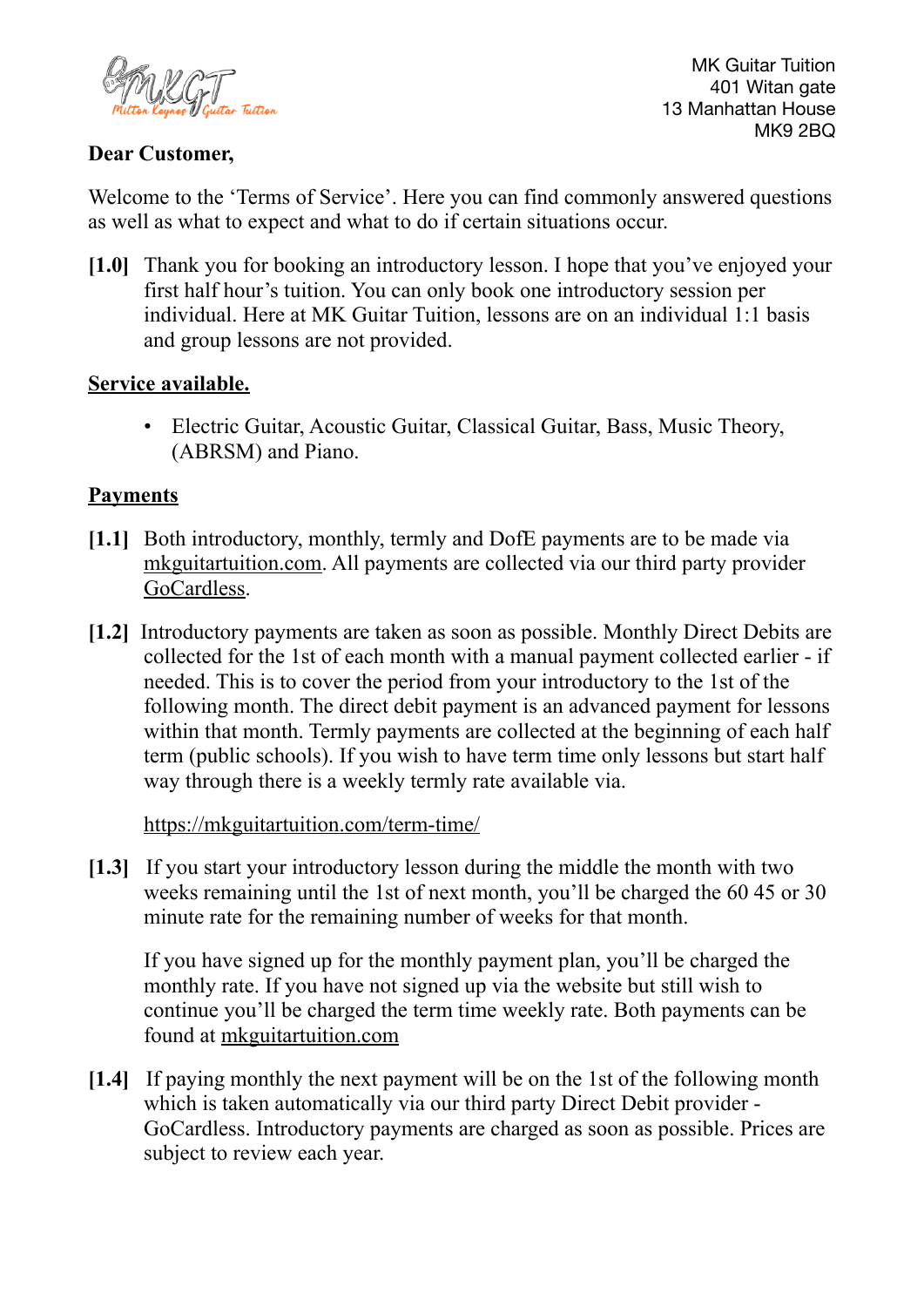

MK Guitar Tuition 401 Witan gate 13 Manhattan House MK9 2BQ

- **[1.5]** Lessons are term time only with different payment options. Monthly or Term time payments are charged at the beginning of each half term or month. All lessons take place within the school term time for Buckinghamshire. Please note lessons are based on the public school time table not private.
- **[1.6]** Occasionally there is a miss-match between Beds/Herts/Bucks time tables. For example, February half term. Buckinghamshire's half term is usually a week later. As with all holidays, breaks will be based on the Buckinghamshire's timetable rather than Bedfordshire's timetable.
- **[1.7]** Prices are the same for lessons whether they're online or face to face. Current prices can be found at [mkguitartuition.com.](http://mkguitartuition.com) Prices may be reviewed each year.

# **Cancelling the Direct Debit**

- **[2.0]** Cancelling the direct debit requires a months notice or a terms notice depending on how you pay. One term for termly and one month for monthly's.
- **[2.1]** For clarity, lessons are non refundable under any circumstances. These circumstances include whether you forget to turn up, have already paid and have cancelled, ill, can't make it or you've forgotten.
- **[2.2]** Once notice of cancellation has been provided, it is your responsibility to cancel the direct debit after the agreed date. Further charges will not be refunded under any circumstances.

## **Rescheduling lessons**

- **[3.0]** If you are on the 30, 45 or 60 minute lesson plan and you can not make your lesson for that week, *expect* to be defaulted to resuming the next available term time-week.
- **[3.1]** If you are on the 30 minute plan, it may be possible to adapt the following two weeks to be a 45 minute lesson. You can then decided if you want to upgrade for the following month. 45 or 60 Minute plans may be offered a compromised 30 minute lesson. If the lesson cannot be rescheduled please resume the following term time week but expect to be defaulted to the following week as standard.
- [3.2] All music lessons can be provided online via zoom or face to face. Lessons operate on a term time only basis regardless of whether you are paying monthly, termly, half termly or completing your DofE.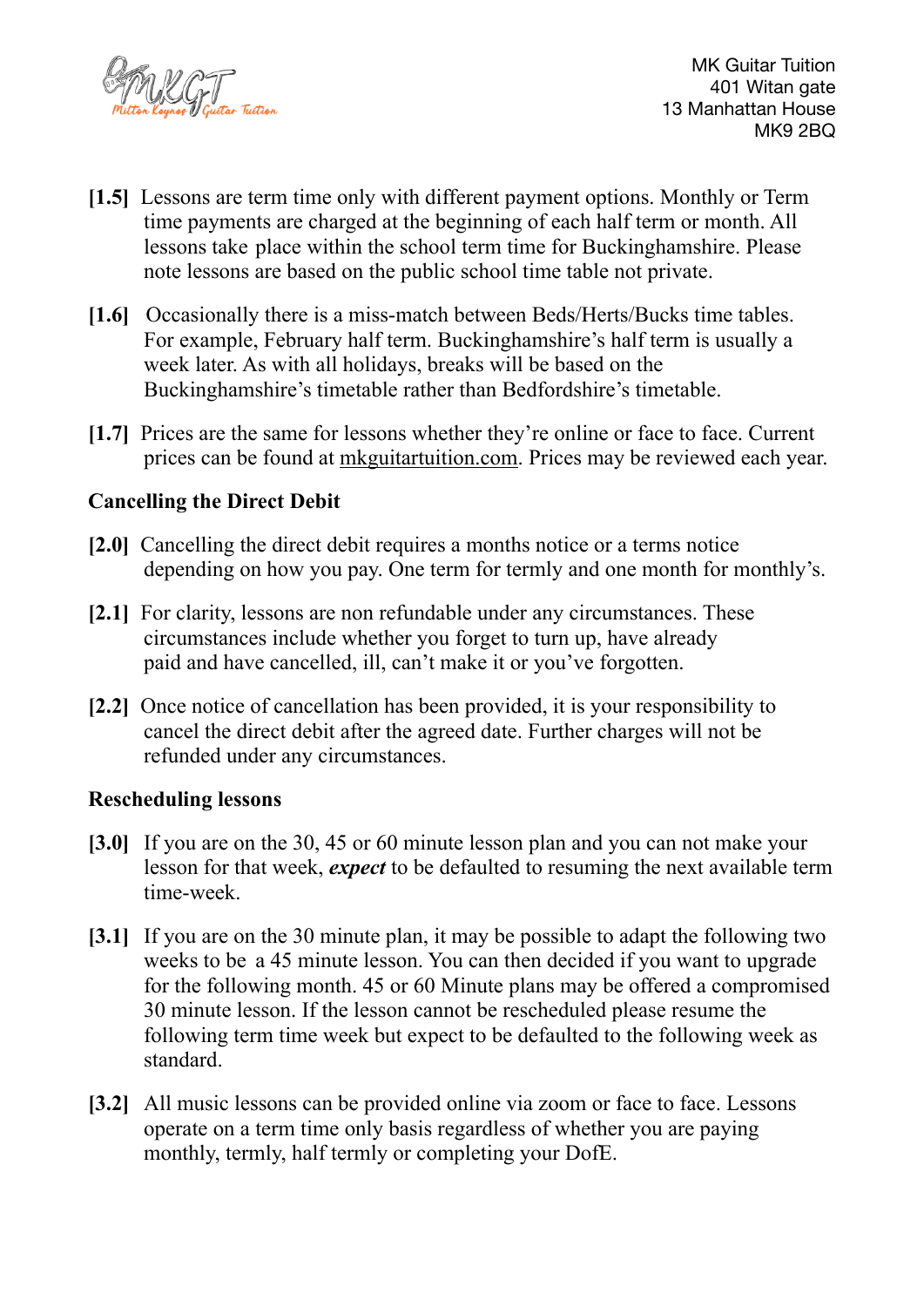

- **[3.3]** Rescheduling a lesson requires a minimum 24 hours notice. Attempts to reschedule on the day will be defaulted to the following week. When rescheduling you'll be swapping with somebody else. As standard, rescheduling requires a 2nd participant to agree to the change. As mentioned in [3.1] *expect* to be defaulted to resuming the next available term time-week.
- **[3.4]** If you're late on the day of your lesson the time missed cannot be added on to the following lesson.

## **Bank holidays / holidays / Weekends.**

- **[4.0]** Lessons will not be provided on bank holidays. Please be aware that Friday / Saturday are non working days for [mkguitartuition.com](http://mkguitartuition.com) (weekends)
- **[4.1]** There will be a maximum of 13 days break per year. This does not effect the usual monthly payments. 'Holidays' will be communicated in advanced, refunds are not provided nor will lessons be rescheduled.

### **Covid-19 / ill.**

- **[5.0]** If you are having your lessons offline and you are experiencing cough, cold, temperature, vomiting etc, please do not come to the premises. Please feel free to try out the online lessons if you are able to do so otherwise, *expect* to be defaulted to resuming the next available term time-week.
- **[5.1]** A face-mask may be worn by the customer if desired or in accordance with government advice at the time, unless exempt.
- **[5.2]** I am triple vaccinated and proof can be confirmed via the NHS app as requested.
- **[5.3]** If I am unwell I will provide written tasks or a video lesson and we'll resume the next available term time week.

#### **During the lesson (offline or online).**

- **[6.0]** If the student is a child under the age of 18, an adult a guardian or parent of the child, must be present at all times whether online or face to face. Some organisational assistance may be required from the parent/guardian during the lesson particularly if online.
- **[6.1]** DBS Checked. If you wish to see the certificate, I can provide you with a one time sharable government link upon request.